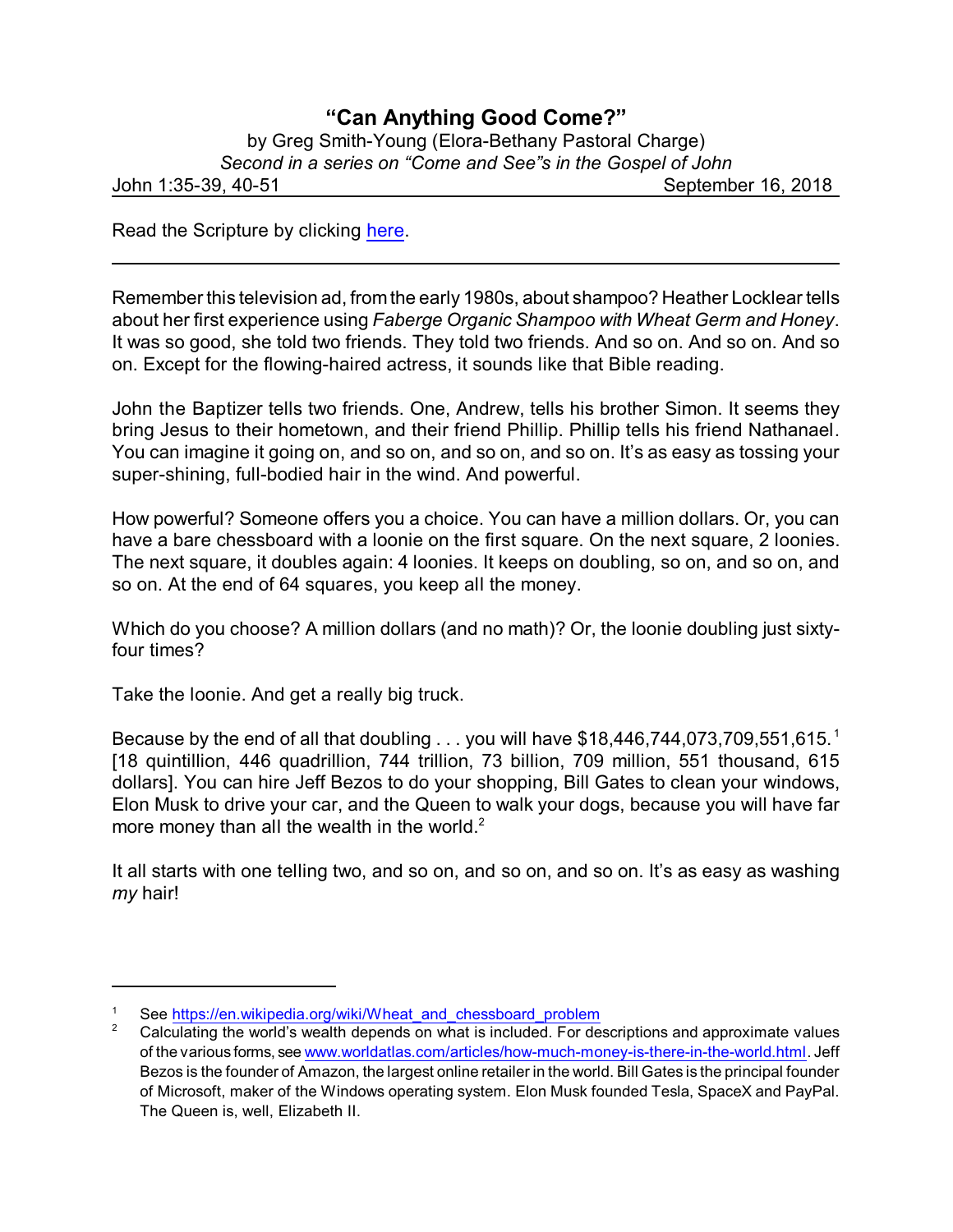Except in the Bible story, it stops. When Phillip tells his friend Nathanael, the "so on and so on and so on" hits a roadblock.

*"We have found the one whom the Scriptures tell about! Jesus! Joseph's son! From Nazareth. . . ."*<sup>3</sup>

*"Nazareth! Can anything good come from Nazareth?*

Nazareth was No-wheres-ville.<sup>4</sup> It was unspectacular, unremarkable, unimportant and insignificant. *The Promised One, the Messiah, the Saviour of God's People . . . from Nazareth! Can anything good come from there?* 

Nathanael blocks the conversation.

III

Has our conversation hit a roadblock?

Remember the days when, even if someone did not regularly come to church, they still had some connection? At least they knew which church they were staying away from.

Remember when, if someone needed a baby baptised, or to say their "I do"s, or to bury someone (legally), or was going through some crisis, they'd call up the minister at "their church," who was always obliging, always easy to get along with, and always knew what to do? (Those were the days)

Remember when pretty well everyone believed in God? I mean a Christian understanding of God?

Remember? I don't know if those days every *really* existed. But that's how we remember them.

Canadian philosopher Charles Taylor has done some profound thinking about how things have been changing, and the sort of spiritual landscape we are now walking through.<sup>5</sup>

He describes how around us, and including us, belief in a "god" is just one of many options. And what we understand by "god" is all over the place. The peculiar

<sup>3</sup> I've paraphrased Phillip's phrase, "the one Moses wrote about in the Law and the Prophets."

<sup>4</sup> Frederick Dale Bruner, The Gospel of John, A Commentary (Grand Rapids: Eerdmans, 2012), 109.

<sup>5</sup> CharlesTaylor, A Secular Age (Cambridge, MA; Harvard University Press, 2007). An excellent "reader's guide" to Taylor's work is James K. A. Smith, How (Not) to be Secular (Grand Rapids, MI: Eerdmans, 2014). Also helpful is Jeff Seaton, Who's Minding the Story (Eugene, OR: Pickwick, 2018), especially chapter 2.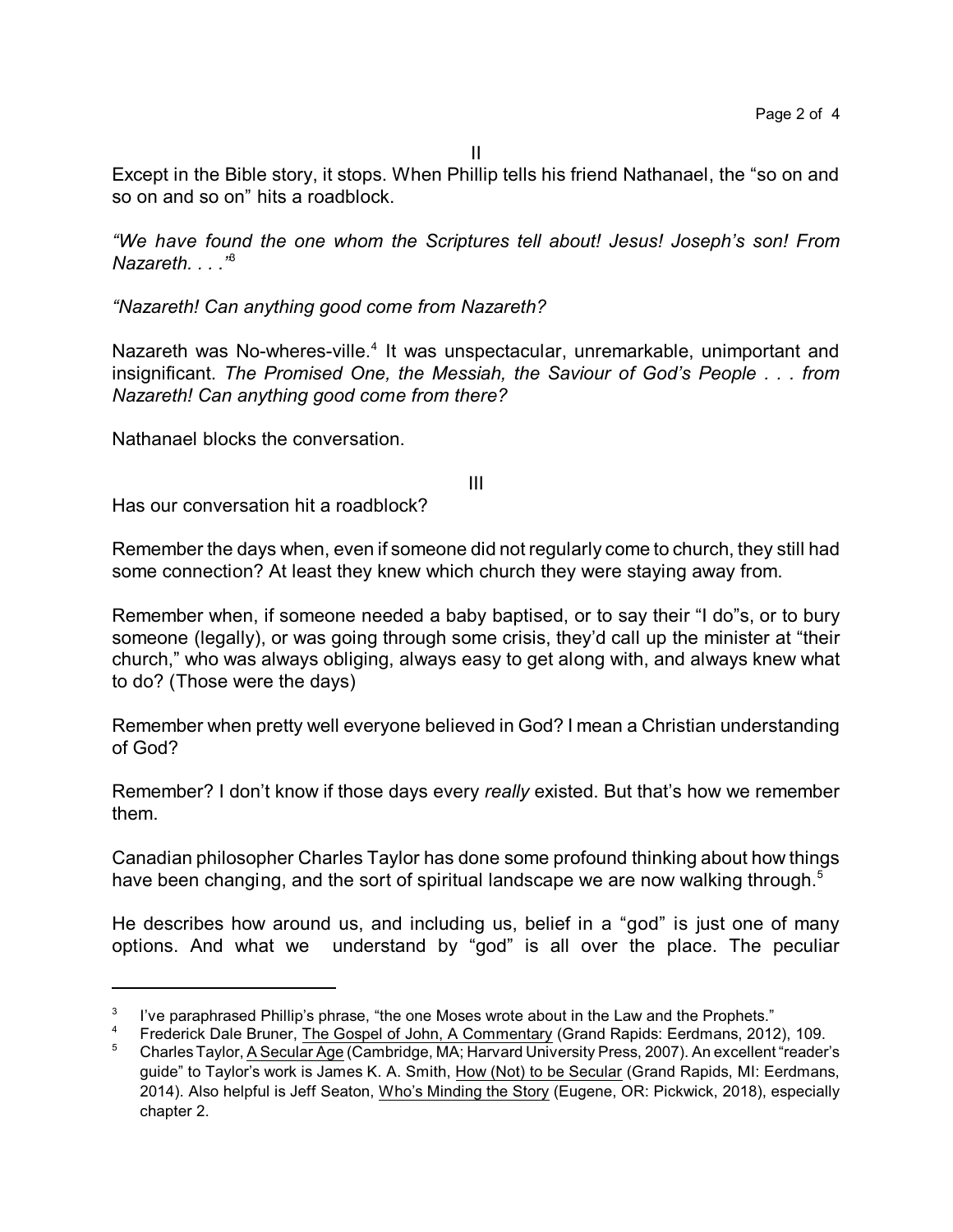understanding and experience of "god" that's been passed on through Judaism, through Jesus Christ, and through the Christian tradition is not the easiest to embrace, nor the most popular. 6

People, including us, are still looking for "fullness." We want our lives to "flourish." We want our world to be better. We talk about being on a "quest," a spiritual journey looking for something.<sup>7</sup> Yet many have no expectation there is Something or Someone beyond us or the world as we know it, for Whom we might be looking. $8$ 

People sense something is not right. They are not sure where to go for help.<sup>9</sup>

IV

Most of them know, however, it's not the church! Or Christians! Or Jesus!

Think of the knocks against us:

- Angry and judgmental.
- Complicit in slavery, genocide, crusades, oppression.
- Intolerant.
- Stuck in outdated doctrines that make no difference.
- Heads buried in the sand against science.
- Shallow.
- Boring.
- Irrelevant.

Are these true? Some are. We've got to be honest, and have work to do. What matters is that many of our neighbours, friends and in our families think they are true.

Many others don't give us much thought at all.

You can imagine them say, "*Can anything good come from there? Can anything good come from them?"*

 $6$  Taylor develops a topology of "secularisms" (or understandings of the concept). "Secularism 3" is what is actually happening in our society (verse "Secularism 2," which is the myth of secularization received from the European Enlightenment. Secularism 3 describes "a move from a society where belief in God is unchallenged and indeed, unproblematic, to one in which it is understood to be one option among others, and frequently not the easiest to embrace." Quoted in Seaton, 21.

 $^7$  These are terms Taylor employs.

Taylor calls this the "immanent frame," and sees its construction as one of the great achievements of modernity. Though whether or not it is a good thing is a separate question.

<sup>&</sup>lt;sup>9</sup> Taylor's term for this is "cross-pressure."